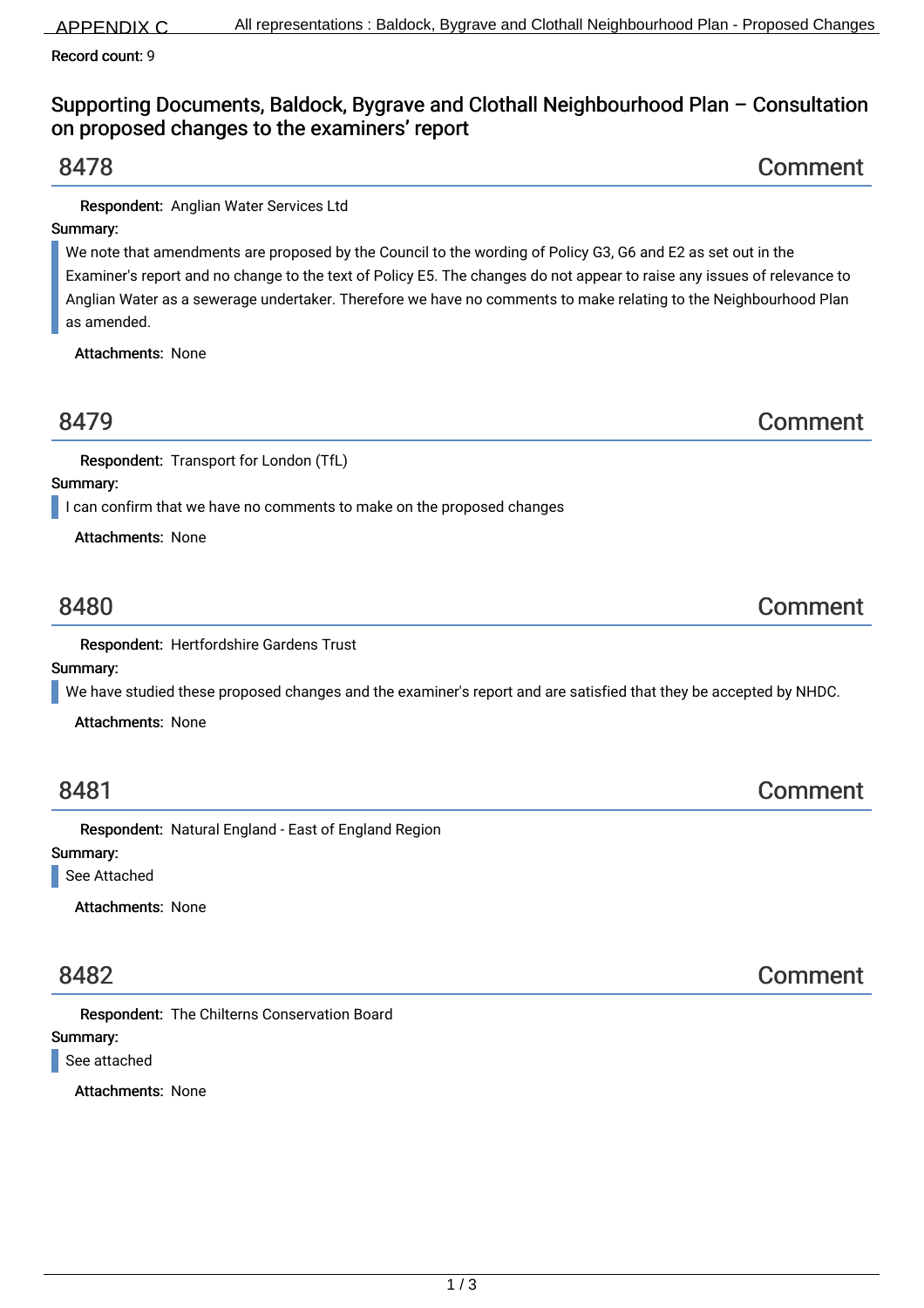# 8484 Comment

Respondent: Historic England

## Summary:

See Attached

Attachments: Representation - https://documentportal.north-herts.gov.uk/GetDocList/Default.aspx? doc\_class\_code=JD&case\_number=16514&doctype=PUBbbcpc

# 8485 Comment

Respondent: Hertfordshire County Council - Environment & Infrastructure Department

## Summary:

HCC have the following comments to make in regard to the Policy G6 recommendations for changes within the document titled Baldock, Bygrave and Clothall Neighbourhood Plan: schedule of decisions which the local planning authority propose to make which differ from the recommendations of the independent examiner;

Local and Neighbourhood plans should be and are an opportunity for, more tailored policies for local heritage assets and environments rather than having an Asterix which says "as per NPPF".

Our previous advice does not appear to have been taken and the text/policy only refers to buildings, hence NHDC comments. Heritage assets include archaeological remains and landscapes as well as historic buildings. Heritage assets can have local significance which used to be different from historic buildings that have been identified as locally significant by the local planning authority. This is often referred to as a Local List and gives some material consideration to otherwise undesignated buildings in planning, primarily to facades/exteriors. Interestingly, recent government guidance now expands this Local List to include all types of heritage asset as per their definition in the NPPF. So this is an opportunity for the plan to be clear about this and extend protection to all heritage assets that have been identified as "locally important". Perhaps for example those that may relate to one another such as the part of the Baldock bowl that lies within the Neighbourhood Area to the north of the town and coordinate responses to new development accordingly. Previously, if something had local significance then that has been justification for archaeological planning conditions and investigation and recording in mitigation of development and in most cases I would assume this to still be the case. This is/was an opportunity for the community to do a little more for all types of heritage assets in the same way that they are proposing for buildings.

Given the development pressure on the historic settlement of Baldock and its surrounding historic landscape this is regrettable.

Attachments: None

8486 Comment

Respondent: Hertfordshire County Council - Property Agent: WYG

Summary:

See Attached

Attachments: Representation - https://documentportal.north-herts.gov.uk/GetDocList/Default.aspx? doc\_class\_code=JD&case\_number=16812&doctype=PUBbbcpc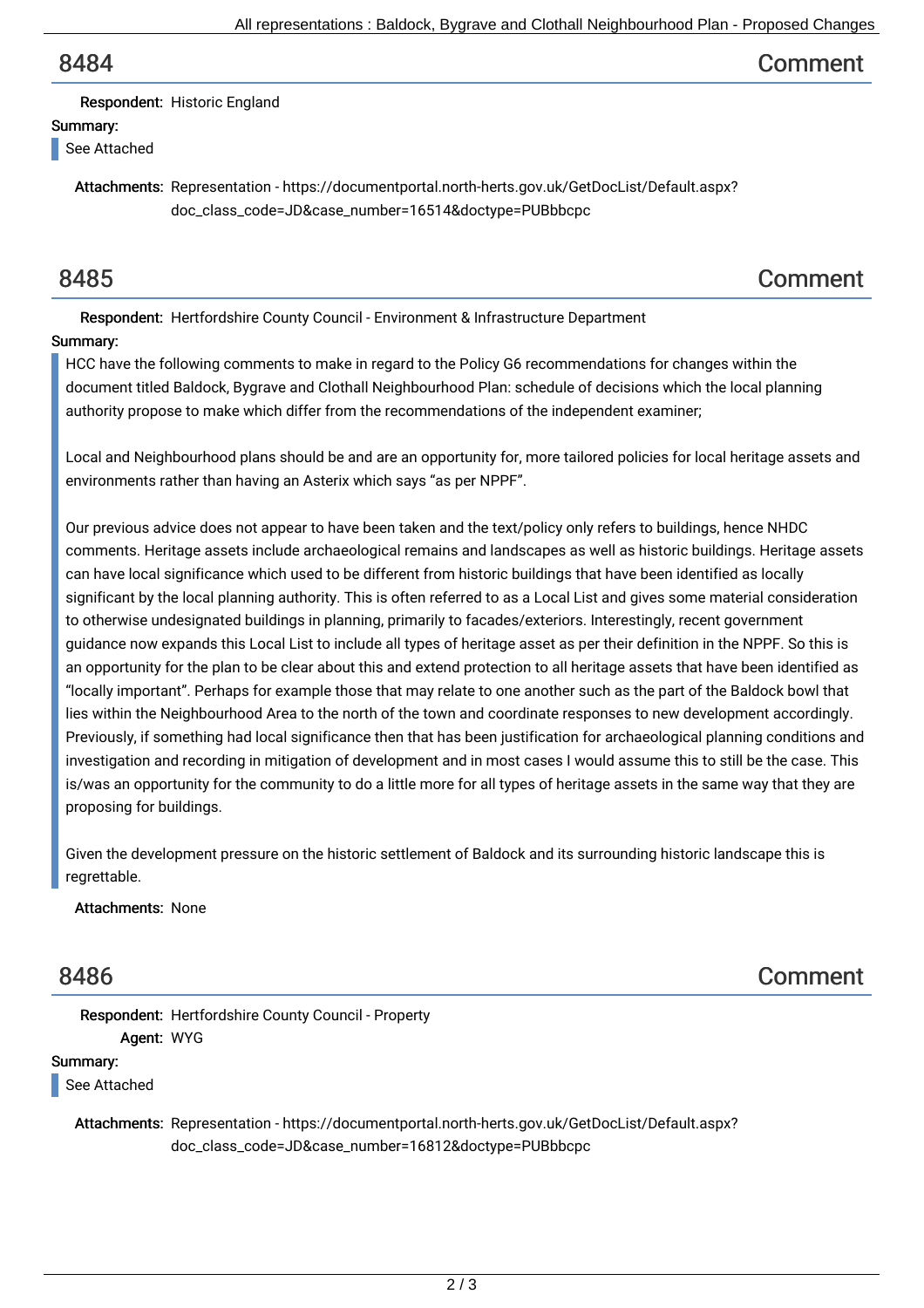# 8487 Comment

## Respondent: Buckinghamshire Council

## Summary:

- Thank you for the consultation on this neighbourhood plan examiners changes.
- I confirm this council has no comments to make.

Attachments: None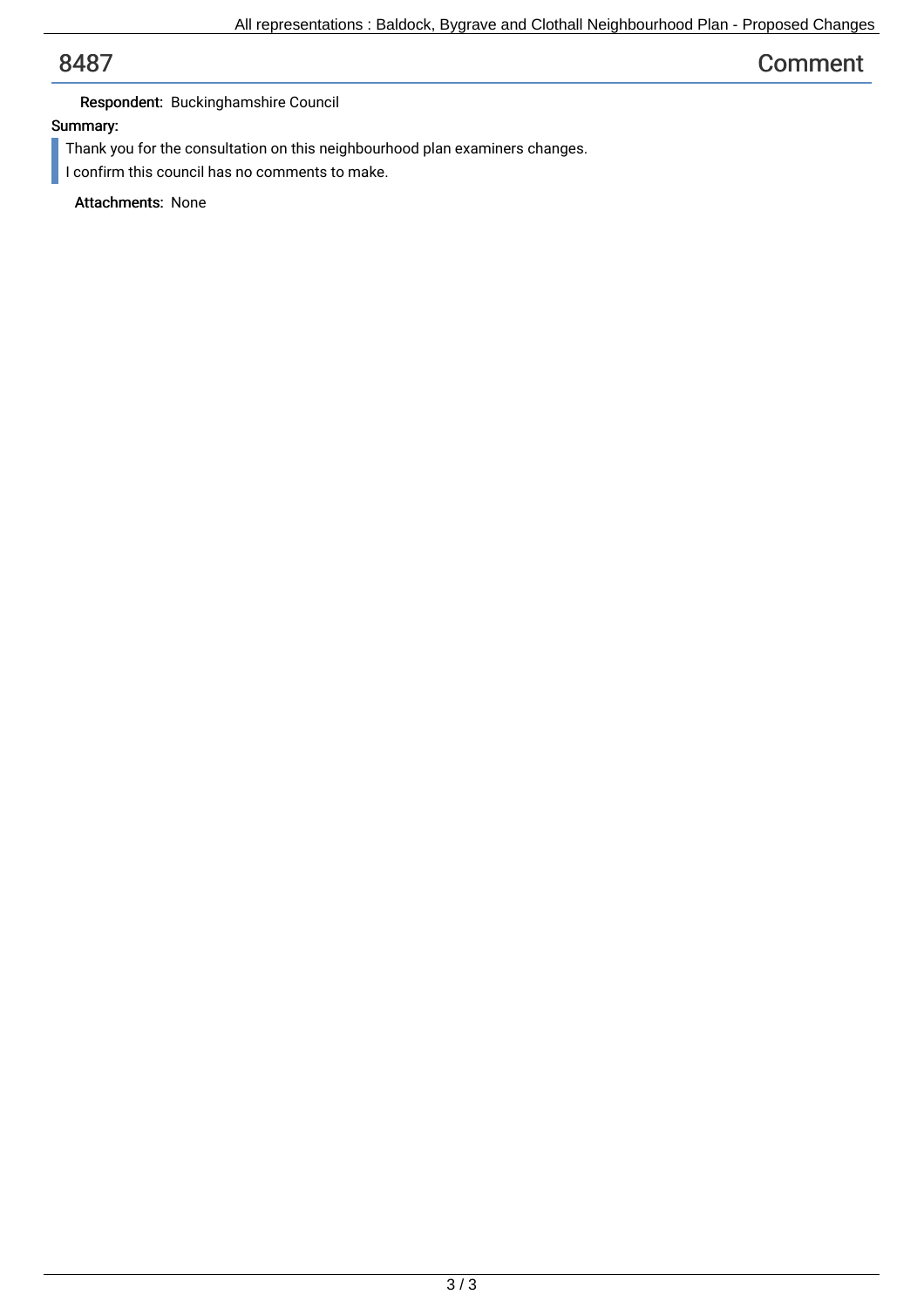

| By e-mail to: Strategic Planning and Projects Group | Our ref:<br>Your ref:<br>Date: | PL00108563<br>11/12/2020     |
|-----------------------------------------------------|--------------------------------|------------------------------|
|                                                     | Direct Dial:<br>Mobile:        | 01223 582746<br>07833 718273 |

Dear Clare Skeels,

## **Ref: Post-Examination Modifications Baldock, Bygrave and Clothall Neighbourhood Plan Consultation**

Thank you for inviting Historic England to comment on the above consultation.

We welcome the production of this neighbourhood plan, but do not currently have capacity to provide detailed comments. We would refer you to our detailed guidance on successfully incorporating historic environment considerations into your plan, which can be found here: [https://historicengland.org.uk/advice/planning/plan](https://historicengland.org.uk/advice/planning/plan-making/improve-your-neighbourhood/)[making/improve-your-neighbourhood/.](https://historicengland.org.uk/advice/planning/plan-making/improve-your-neighbourhood/) 

For further advice regarding the historic environment and how to integrate it into your neighbourhood plan, we recommend that you consult your local planning authority conservation officer, and if appropriate your local [Historic Environment Record.](https://www.heritagegateway.org.uk/Gateway/CHR/)

There is also helpful guidance on a number of topics related to the production of neighbourhood plans and their evidence base available on Locality's website: [https://neighbourhoodplanning.org/,](https://neighbourhoodplanning.org/) which you may find helpful.

To avoid any doubt, this letter does not reflect our obligation to provide further advice on or, potentially, object to specific proposals which may subsequently arise as a result of the proposed plan, where we consider these would have an adverse effect on the historic environment.

Please do contact me, either via email or the number above, if you have any queries.

Yours sincerely,

Edward James Historic Places Advisor, East of England Edward.James@HistoricEngland.org.uk



Historic England, Brooklands, 24 Brooklands Avenue, Cambridge CB2 8BU Telephone 01223 58 2749 HistoricEngland.org.uk Please note that Historic England operates an access to information policy. Correspondence or information which you send us may therefore become publicly available.

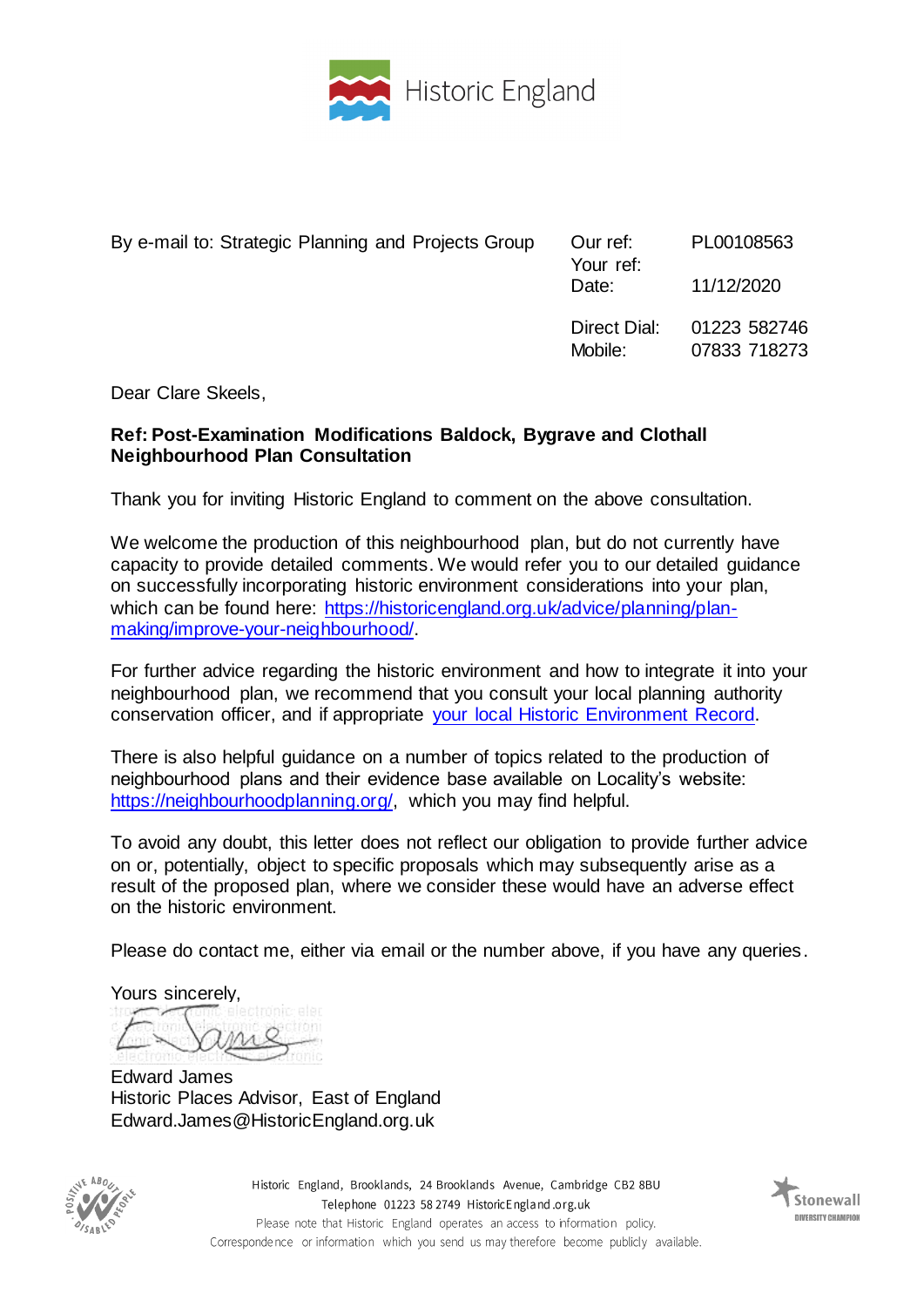

Our Ref: A090070-171-2 – NP Reps

Strategic Planning and Projects Group North Hertfordshire District Council PO Box 10613, Nottingham NG6 6DW

### **BY EMAIL ONLY**

8 th December 2020

Dear Sirs,

### **BALDOCK, BYGRAVE AND CLOTHALL NEIGHBOURHOOD PLAN: SCHEDULE OF ADDIDTIONAL MODIFICATIONS – NOVEMBER 2020**

### **REPRESENTATIONS BY HERTFORDSHIRE COUNTY COUNCIL PROPERTY RESOURCES**

Hertfordshire County Council Property previously submitted comments on the Submission version of the Neighbourhood Plan and wish to provide further comments on the schedule of additional modifications that the Council has issued in response to Inspector's Report of Examination (21 August 2020).

### **Policy G.3 (5.9)**

We note that the Inspector has agreed with our comments on the Submission Version and we maintain the position that there is no justification for special arrangements for the sites in Baldock. The Council has a Design Review Process in place and accordingly the protocol for this process should be followed for all relevant schemes, across the Borough, and should not be modified for specific schemes. Deleting the words as recommended by the Inspector is not contrary to National Planning Practice Guidance (Paragraph: 017 Reference ID: 26-017-20191001). Indeed, the criteria for an effective Design Review Panel set out in the PPG includes "ensuring they work for the benefit of the public and reflect relevant local and national design objectives" and requires them to have "set clear, meaningful terms of reference to ensure a transparent, objective, robust and defensible process that demonstrates benefit to the public". In addition, public consultation events are an important part of the application process and allow for community involvement at an early stage and feedback on all development proposals.

In accordance with the Inspector's recommendation, we recommend that all words after "design review process" are deleted.

### **Policy E2 (6.10)**

We note that the Inspector has agreed with our comments on the Submission Version and we maintain the position that there should be more emphasis on a demonstration that satisfactory measures will be in place to secure implementation at the appropriate time. The bullet points are highly prescriptive and planning applications should not have to include every detail in order to comply with each one.

We recommend the following final sentence: "In making this provision the applications should consider existing needs for green infrastructure within Baldock, Bygrave and Clothall, and where appropriate, the following principles:".

11th Floor, 1 Angel Court, London, EC2R 7HJ Tel: +44 796 673 1221 Email: julie.mclaughlin@tetratech.com Website: www.**wyg**.com

WYG Environment Planning Transport Limited. Registered in England & Wales Number: 03050297 Registered Office: 3 Sovereign Square, Sovereign Street, Leeds LS1 4ER. VAT No: 431-0326-08